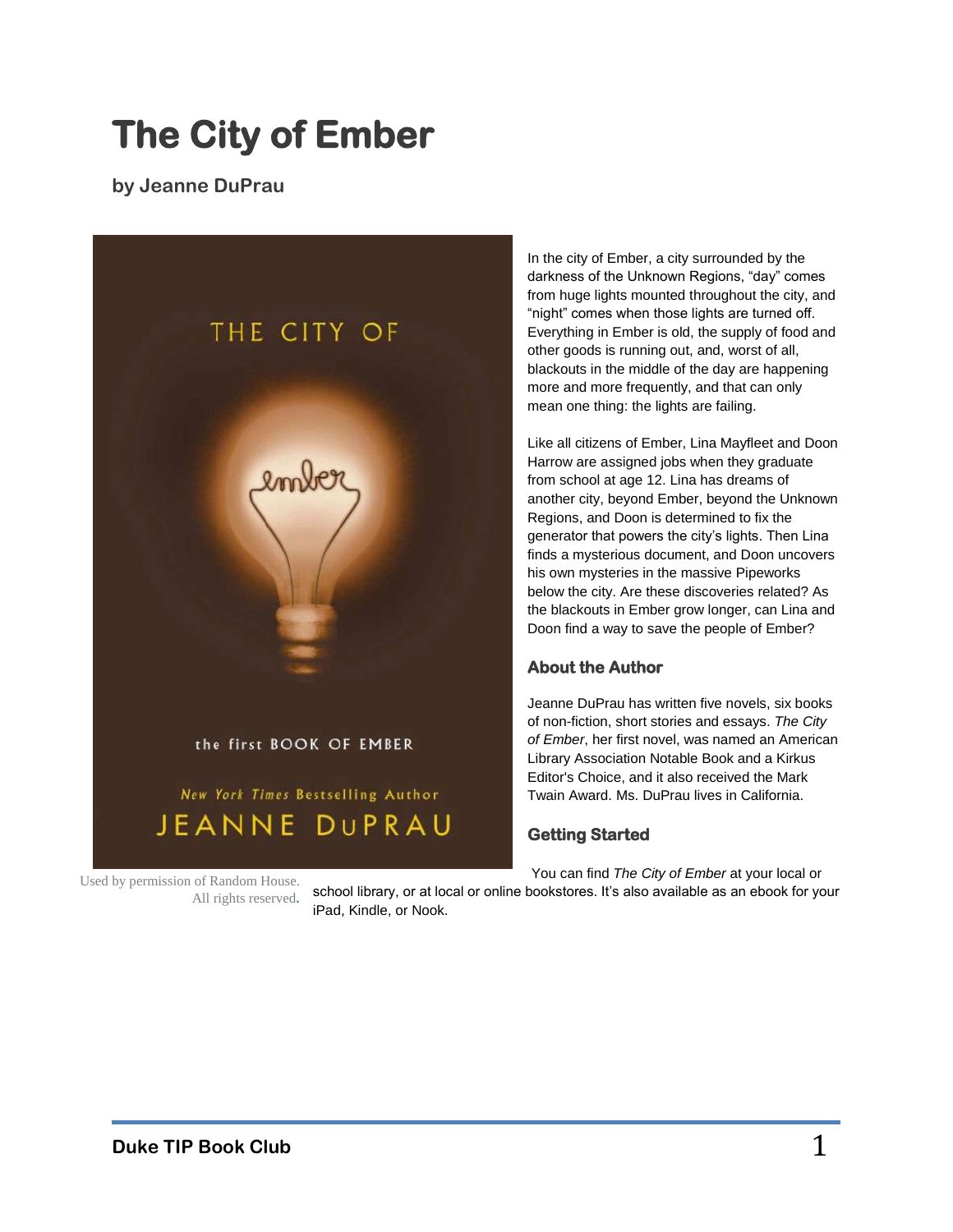## **While You're Reading**

Every good story is full of captivating characters, timeless and timely themes, significant settings, pivotal plot points, and vivid vocabulary that combine to engage our brains and our hearts. In this section of the website, you will find activities that invite you to dig deeper into each of these literary elements for a better understanding and enjoyment of the book.

To aid your investigation, save our Writing While You Read guide (see page 15), with helpful tips on keeping a reading journal and annotating a book while you read.

#### **Reading Journal Prompts**

- Look up "ember" in a dictionary. Reflect on why Jeanne DuPrau chose to name the city "Ember." How well does that name fit the city it describes? As you read (or reread) the novel, look for other examples of "embers" in the story.
- In the city of Ember, everyone is assigned a job by the luck of the draw at age 12. What strengths do you see in this system? What are the weaknesses? Talk to your parents and grandparents about their jobs and the factors that influenced their career choices. What factors are influencing your thoughts about your own career?
- In Chapter 2, we learn some history about Lina's and Doon's friendship. In particular, Lina recalls an incident when she and other children, including Doon, were trying to climb a lightpole. Reread this incident, and think about what it tells us as readers about Lina and about Doon. Which character do you most relate to and why?
	- While waiting in the Reception Room to deliver the message to the mayor, Lina has a chance to read from *The Book of the City of Ember*. In one section, she reads, "The Gathering Hall clock…measures the hours of night and day. It must never be allowed to run down…. It is the job of the timekeeper to wind the clock every week and to place the date sign in Harken Square every day" (34). But Lina knows that not all timekeepers have been



diligent in their work, and as a result, no one in Ember can really be sure of the exact time, the day of the week, or the year. How important is time to you? What roles does it play in your life? How would you feel if you weren't quite sure what time or day or year it was? What difference would that uncertainty make in your life?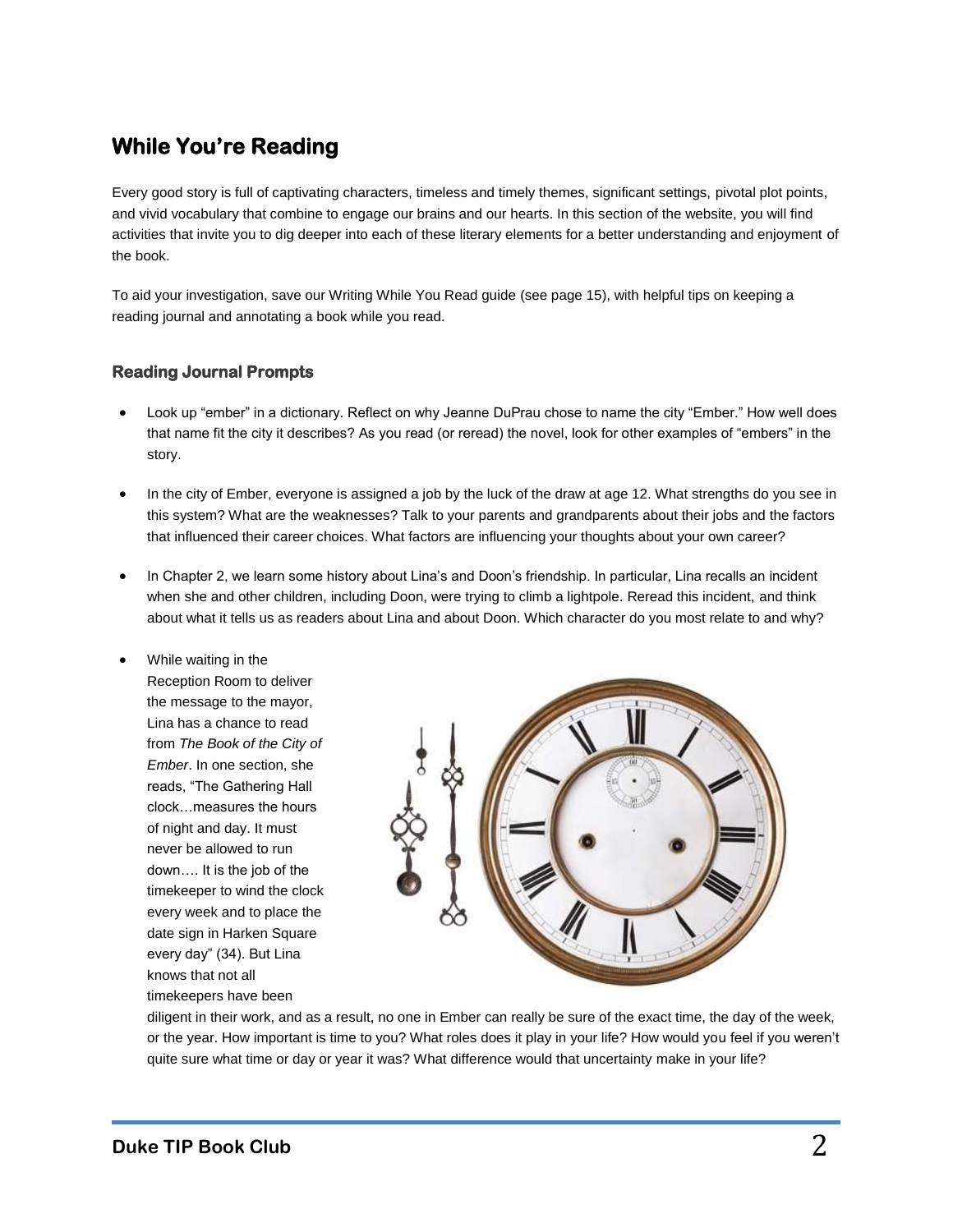- After the long blackout, the mayor calls a town meeting to provide all citizens with "important information." The mayor tells the people of Ember that the difficulties are "slight," that the people need to be patient, and that solutions are being found. He urges them not to panic. Why do you think the mayor chooses this approach, rather than talking more directly to the people about the problems the city is facing? How does this approach help the mayor? How does it hurt him in the eyes of the people? How do the mayor's words help the people? How do they hurt them? Have you ever had an experience when someone told you things were better than you knew they were? How did that make you feel?
- After the Town Meeting, Doon says, "It makes me so angry the way he talks to us" (88). Doon's father then says, "The trouble with anger is, it gets hold of you. And then you aren't the master of yourself anymore. Anger is" (89). Are there other characters in the novel that aren't their own masters? What is controlling them? Think about things in our world that can "get hold of" people, that can become a "master." What are the consequences of being controlled by something like anger or some other "master"?
- Doon's father then begins a statement that we can assume Doon has heard before: "And when anger is the boss, you get…." Doon finishes the statement: "Unintended consequences" (89). If you read *The Apothecary* and worked through the book club activities, this concept should be familiar to you. As you read the novel, look for examples of unintended consequences.
- In *The City of Ember*, Jeanne DuPrau uses similes (comparisons of two things using "like" or "as") and metaphors (figures of speech in which you use one object or idea for another to suggest similarity between the two objects or ideas) to make the story more vivid and enjoyable for the reader. "She runs like the wind" is an example of a simile, and "He's a monster on the basketball court" is an example of a metaphor. When Lina recalls her father's illness, she uses two similes: "…he seemed to grow dim like a lamp losing power, and the sound of his breathing was like water gurgling through a clogged pipe" (134). What do you notice about these particular comparisons? Why does Lina compare her father to a lamp losing power, or his breathing to water in a pipe? Look for other examples of similes and metaphors in the novel, and write them down in your Reading Journal. For each one, write down your thoughts about why the character (and the author) used that particular comparison.



 Many characters in this novel are searching for something. As you read (or reread) the novel, look for examples of this searching. How are these characters' searches similar to and different from one another? Also pay attention to the imagery—particularly the repeated references to doors and the contrasts between darkness and light—that DuPrau uses throughout the novel. How do those images relate to this important idea of searching?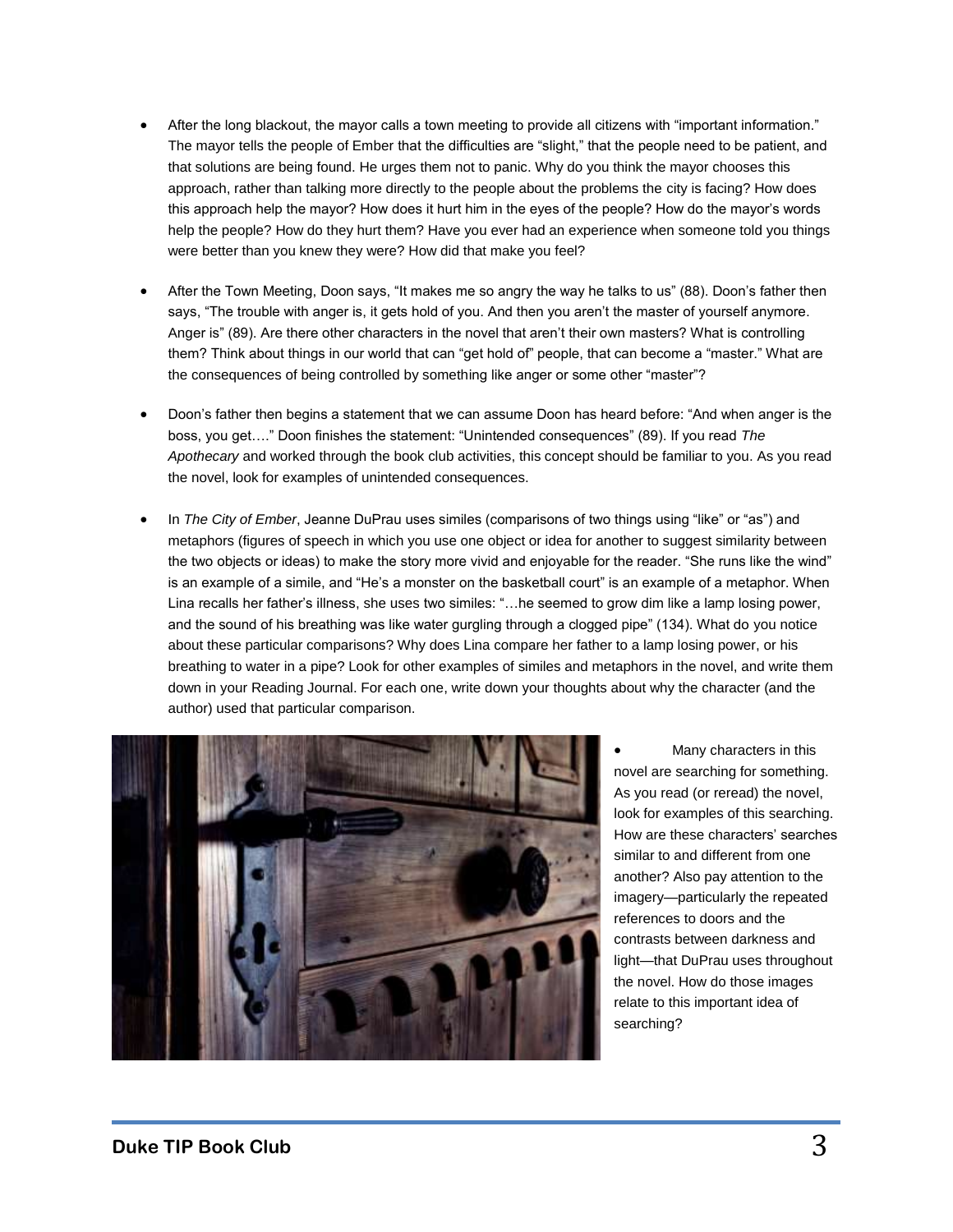- After a significant event near the middle of the novel, Lina feels "as if she ha[s] suddenly gotten older" and is "a sort of mother herself now" (143). *The City of Ember* is, among other things, a coming-of-age story—a story that traces the growth and development of the main character, or protagonist, from childhood to adulthood. As you read or reread the novel, look for examples of Lina's coming of age. How is she growing and changing in this story? How is she different in the end of the novel than she is in the beginning?
- The Singing is a significant holiday in the city of Ember. Reread chapter 16, which describes the various elements of the Singing. Considering those different elements, and the role they play in the Singing, would you call this event a "celebration"? If so, what is being celebrated? If not, what type of holiday is it? How is the Singing similar to holidays that you celebrate or remember? What holiday do you celebrate that is most like the Singing?
- "'Curiosity,'" [says] the mayor. 'A dangerous quality. Unhealthy. Especially regrettable in one so young'" (217). Write down your reaction to the mayor's comment. Why does he feel this way? He's not alone in his thinking. Have you ever heard the expression, "curiosity killed the cat"? What are the positive elements and results of curiosity, both in the novel and in your world? Can you think of other books or movies in which curiosity plays an important role? Is curiosity a positive thing or a negative or both in those stories?
- Many popular novels for young people and adults are coming-of-age stories. What other books have you read that fit the coming-of-age description? In what ways are those novels similar to *The City of Ember*? In what ways are they different?
- *The City of Ember* is also a post-apocalyptic (from *apocalypse*, meaning "widespread destruction") novel, imagining a world after some catastrophic event. Can you think of other post-apocalyptic stories that you've read or seen in film? What do those stories have in common with *The City of Ember*? How are they different? Why do you think these kinds of stories are so popular?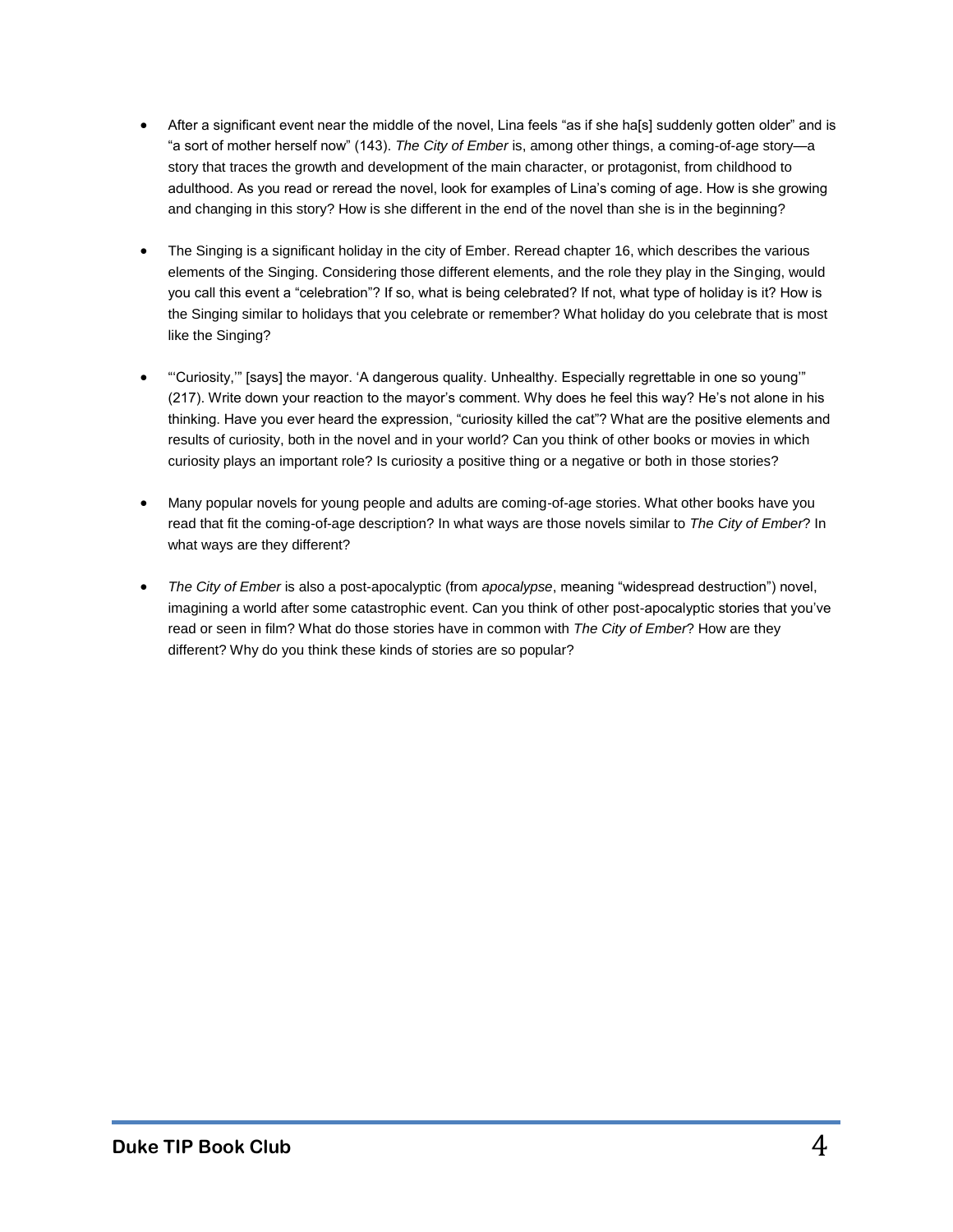### **Getting to the Root**



English is a living language. It changes and grows all the time. One of the best ways to understand the history of the English language and to unlock the meanings of unfamiliar words is to learn Latin and Greek word parts. As you study biology, you will learn more and more of these word parts, and once you know them, you will begin to recognize them in all kinds of words—and you'll find that your knowledge of those word parts will help you decipher the meanings of unfamiliar words.

Roots are the "base" of plants, and Latin and Greek roots form the base of many English words. For example, the Latin root *audi* means "to hear." How many modern English words can you think of that include the root *audi*? Next, take a look at each root below. Beside each root is a word containing that root.

Next, take a look at each root below. Beside each root is a word containing that root.

- *micro—micro*scopic
- *pre—pre*fix
- *phone—*micro*phone*
- *tele—tele*vision
- 1. Can you determine the meaning of the root from your knowledge of the word beside it?
- 2. If not, think of other words that you know that also contain that root. What do those words have in common? Based on that common element, can you figure out the meaning of the root?
- 3. If you're still stumped, check out this [list of Latin and Greek roots.](http://en.wikipedia.org/wiki/List_of_Greek_and_Latin_roots_in_English)
- 4. Now that you know the meaning of the root, how many words can you generate that use the root?
- 5. Once you understand the meaning of the root, you'll find that even your understanding and appreciation of familiar words will deepen and grow when you think about how that root works in those words.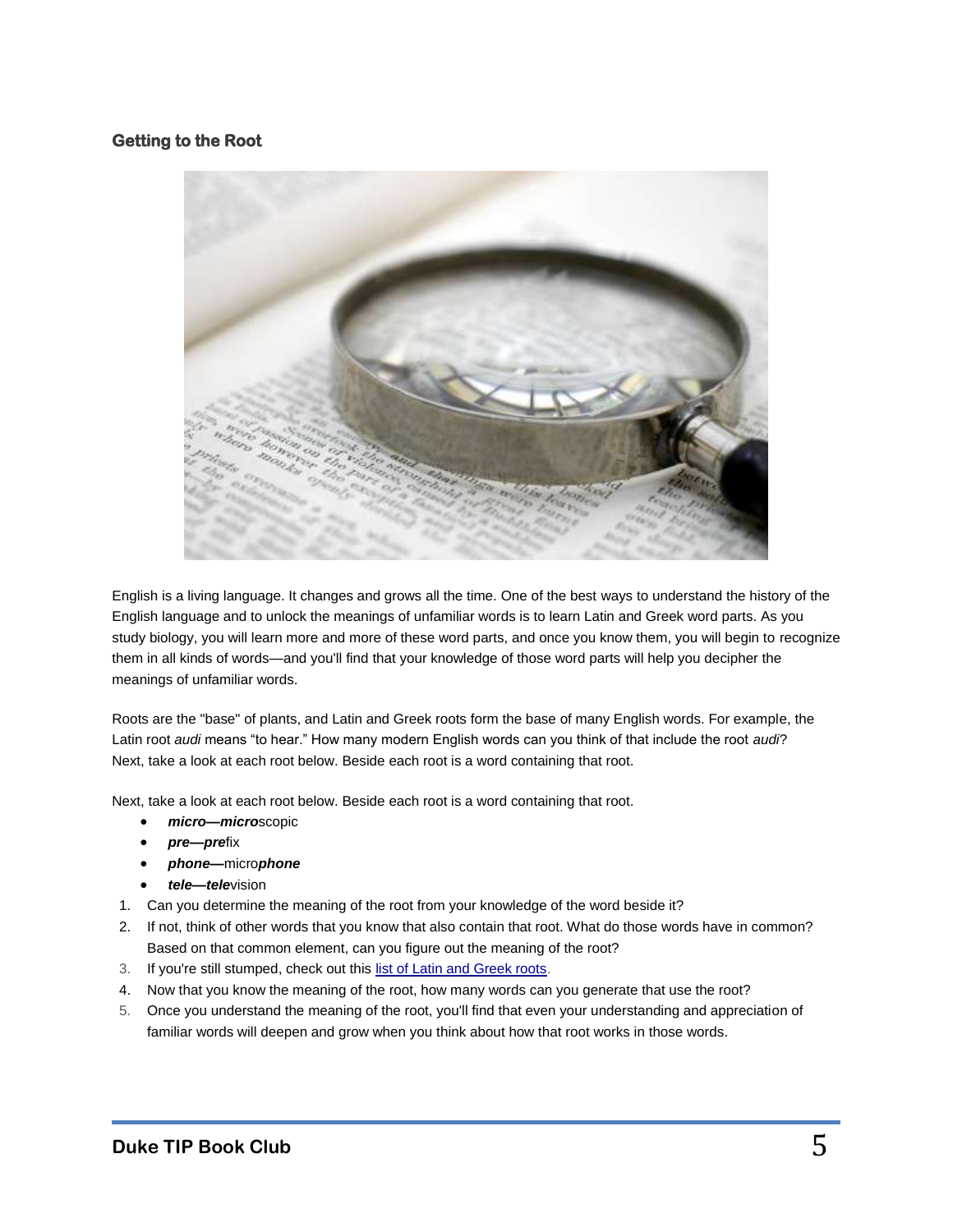#### **Words, Words, Words**

Below is a list of words from *The City of Ember* that may be unfamiliar to you, along with the page number on which each word appears in the story.

- vast (7)
- lumbered (7)
- labyrinth (11)
- ochre (22)
- jostled (100)
- illegible (103)
- egress (171)
- threshold (186)
- curtly (200)
- unfurled (215)
- impudence (218)
- tumult (224)
- disperse (230)
- thrashing (239)
- feeble (251)
- gully (265)
- chasm (270)

ORIGIN C16: from L dictionary . n. (pl. language in alphab or their

**Before you look these words up in a dictionary**—or ask someone what they mean—try working through the following steps:

- 1. Generate a list of other words that share one or more of the same word parts. What do the words on the list have in common? Are there any clues from those commonalities that you can use to help figure out the meaning of the unknown word? Hint: Some word parts—as they appear in English words—have multiple meanings as we look back at the Latin and Greek, in part because of changes that have occurred in the words over the years. For example, does the "ped-" in "pedestrian" mean the same thing as the "ped" in "pediatrician"? Where there is possible confusion, context clues (see step 2) are extremely important.
- 2. Go back and reread the word in its context. This context includes the sentence in which you find the word, but you should also read one or two sentences both before and after the appearance of the word. What context clues do you find that might unlock the meaning of the word for you?
- 3. Make your best guess at the meaning of the word.
- 4. Look up the definition in [a dictionary.](http://dictionary.reference.com/) Be sure to also look for information about the word's origin. This information will often contain the Latin or Greek word from which the word is derived.
- 5. How close was your guess?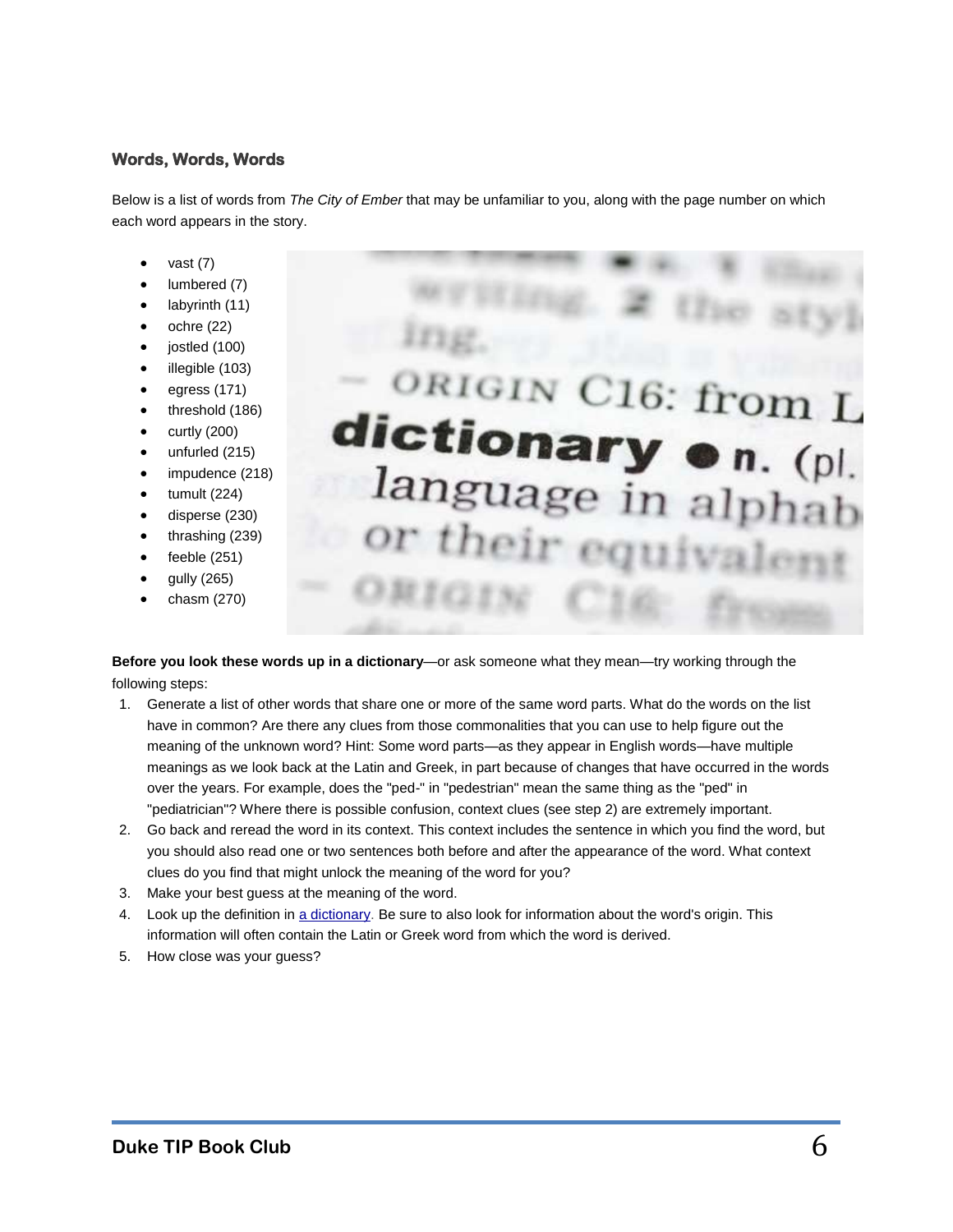## **Explore**

Our world is full of connections—between people, places, and events. In this section of the website, you will find activities that explore some important connections—in science, the history of science, and economics—between *The City of Ember* and our world!

## **Exploring Electricity**

When you flick a light switch, turn on your computer, or plug your iPad charger into the outlet, you probably don't give it much thought. Electricity is such an important part of our lives that we usually take it for granted, until a storm knocks out the power! Electricity may be even more critical in the underground city of Ember, where it provides the only source of light. Think about how different a power outage is in the middle of the day and after the sun goes down.

#### **Activities**

- Want to learn how electricity works? Check out this link from [howstuffworks.com](http://science.howstuffworks.com/electricity.htm) to get started.
- A generator is a critical part of an electrical system, and Ember's generator is almost a character in the novel. Now that you understand the basics of electricity, [learn how a generator works.](https://www.explainthatstuff.com/generators.html)
- On his first day of work, Doon asks how the generator works, the old man from the generator room says, "All I know is, the river makes it go" (48). In our world, we know that rivers generate electricity around the world. [Learn more about hydroelectric power,](https://www.tvakids.com/electricity/hydro.htm) and review some facts about the [Grand Coulee Dam,](http://www.kidscosmos.org/mars/kids/kids_canyons_gcd.php) the largest hydroelectric power plant in the United States, and the [Hoover Dam.](http://www.usbr.gov/lc/hooverdam/educate/kidfacts.html) The largest hydroelectric dams in the world are the [Itaipu Dam,](http://www.unmuseum.org/7wonders/megadam.htm) between Brazil and Paraguay, and th[e Three Gorges Dam](https://www.britannica.com/topic/Three-Gorges-Dam) in China.
- Interested in learning more? [Research pioneers in the study of electricity.](http://micro.magnet.fsu.edu/electromag/pioneers/)

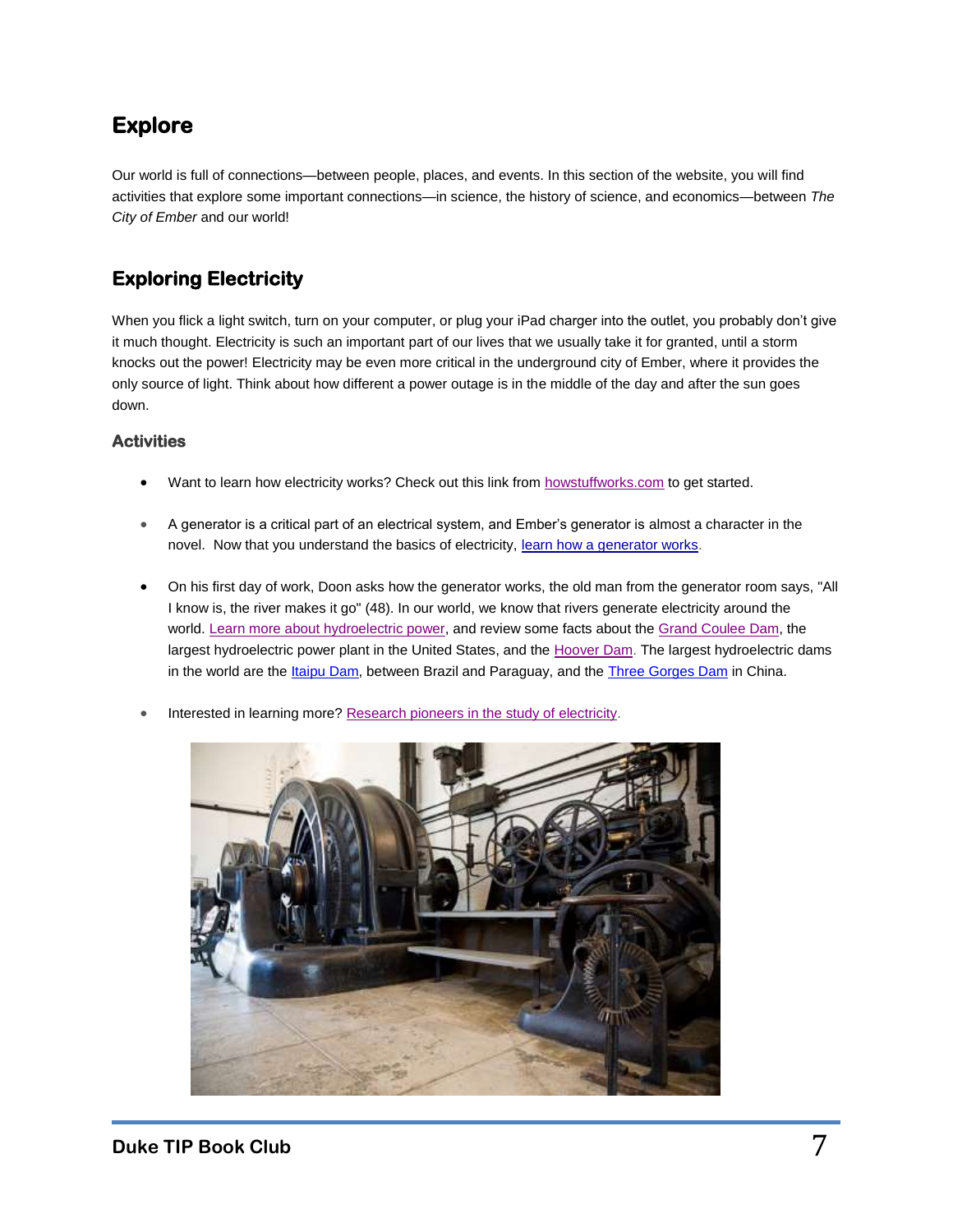## **Economics in Action**

Electrical power isn't the only thing that is running low in the city of Ember. Certain foods haven't been seen in ages, and now, necessities like light bulbs are in short supply. Under these circumstances, we can see some basic principles of economics (the study of how individuals and communities manage resources to make, buy, and sell products and services) at work.

Read (or reread) Chapter 5, "On Night Street," and then complete the following activities.

#### **Activities**

- [Learn about the economic principle of scarcity.](http://www.socialstudiesforkids.com/articles/economics/scarcityandchoices1.htm) Where do you see examples of scarcity in this chapter? How does scarcity influence Lina's choices?
- Have you ever said to your parents, "I need a new Xbox game"? Have you ever "needed" the latest book in your favorite series, or a new outfit with the latest brand name, or the latest and greatest cell phone? [Learn](http://www.socialstudiesforkids.com/articles/economics/wantsandneeds1.htm)  [about the differences between wants and needs.](http://www.socialstudiesforkids.com/articles/economics/wantsandneeds1.htm) Does Lina have these two confused?
- The man in the shop tells Lina the price of each colored pencil is five dollars. Why is the price so high? Learn [more about the economic principles of supply and demand](http://www.socialstudiesforkids.com/articles/economics/supplyanddemand1.htm) to find out.
- **Based on what you've learned about supply and demand, what would you expect to happen to the price of...** 
	- 1. ...roses in February?
	- 2. ...gasoline in June?
	- 3. ...heating oil in August?
	- 4. ...oil when there is the threat of war in a major oil-producing country?
	- 5. ...flat screen TVs ten years after the first model came on the market?
	- 6. ... oranges after a late freeze in Florida?
	- 7. ...a mobile phone when the news breaks that the batteries cause fires?
	- 8. ...corn for food when more corn is used to make an alternative to gasoline?



 Ask a parent or teacher for other examples of the impact of supply and demand on prices in the real world. Are there situations in which the supply, the demand, or the price seems to move in a different direction than you might expect? Why would that be?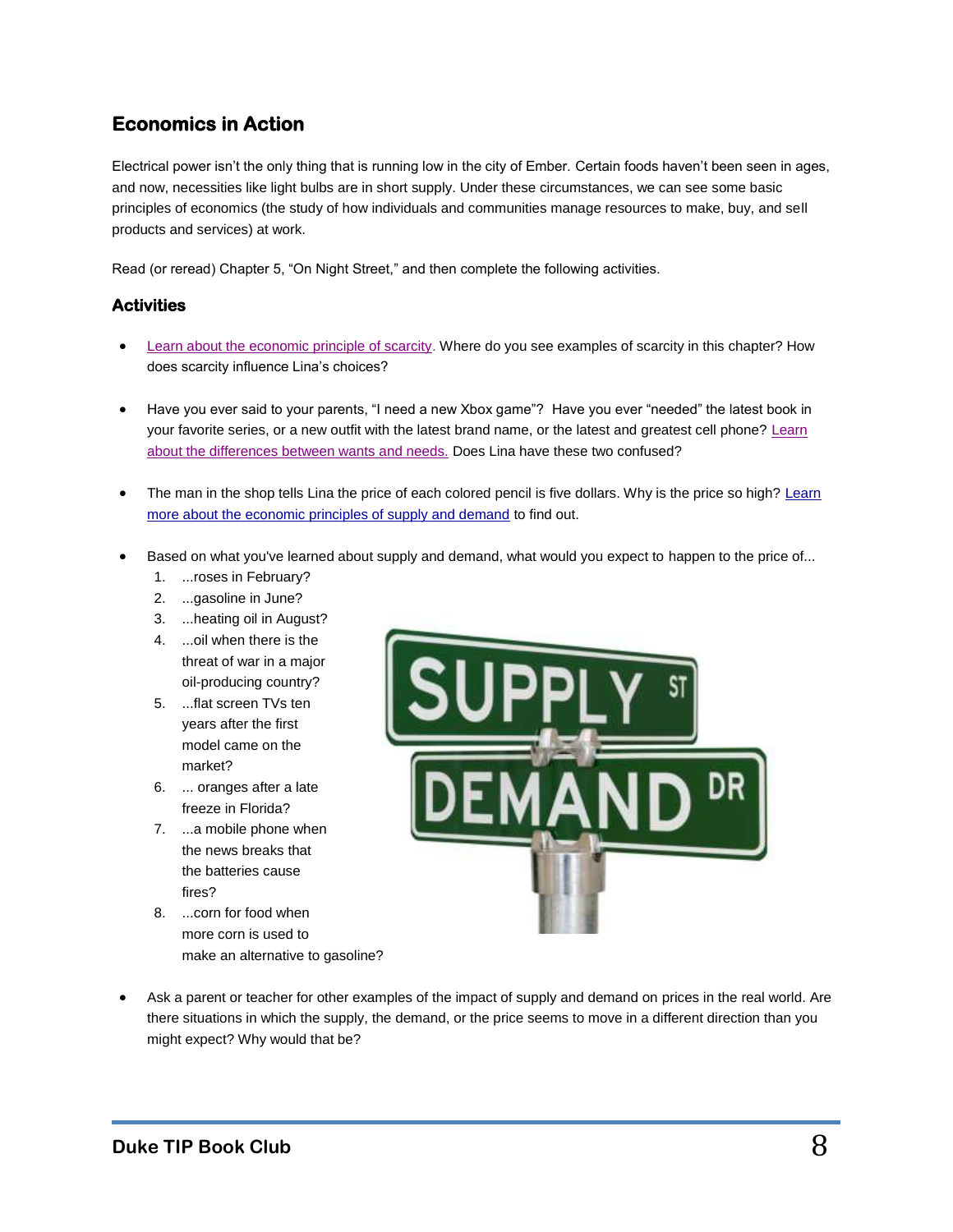## **Create**

An important part of learning is having the chance to produce something of your own. In this part of the website, you will find engaging projects that connect with the novel and that allow your creative abilities to shine!

## **"The main thing...**

is to pay attention," Doon's father tells him. "Pay close attention to everything, notice what no one else notices. Then you'll know what no one else knows, and that's always useful" (51). Paying careful attention, observing the world around you, is an important habit and skill to develop, whether you want to discover a cure for cancer or write the next great American novel.

Focusing on something you're excited about is a great place to begin to develop your own skills of observation. Doon is "fascinated by bugs," and he records "his observations about them in a book" with pictures on the left side and descriptions of each bug's activity on the right (52).

- Select something a plant or bug, for example, or a set of somethings a specific part of your yard, or a garden, for example - to observe, and commit to regular observations (the same time(s) of day, every day) for a specific period of time. This time period may vary depending on the subject of your observation. Be sure to pick something in which you're interested.
- Decide how you will document your observations. Will you make your own book, like Doon? If so, find a nice notebook or journal, give it a title, and decorate the cover. If that approach is too low-tech for you, create a digital log on your computer or tablet or you might choose to record your observations with images that you save in a digital album. Whichever digital approach you take, you can still come up with a creative file name and create a cool cover.
- Determine what you will record. Be sure to include observations of factors, like the weather or food, that might be influencing your subject(s).
- How will you organize your observations? Will you have one page per day? Will you draw pictures, take photographs, or try to capture everything in words?
- Don't forget to pay attention! Look for how your subject(s) are growing, changing, and interacting with each other and with the environment. Note changes from day to day, but also compare your observations over longer periods of time, like from one Monday to the next.
- At the end of your observation period, review the entire journal or log, and reflect on what you've learned. Record those reflections, pick something else to pay attention to, and apply what you've learned to the next round of observation.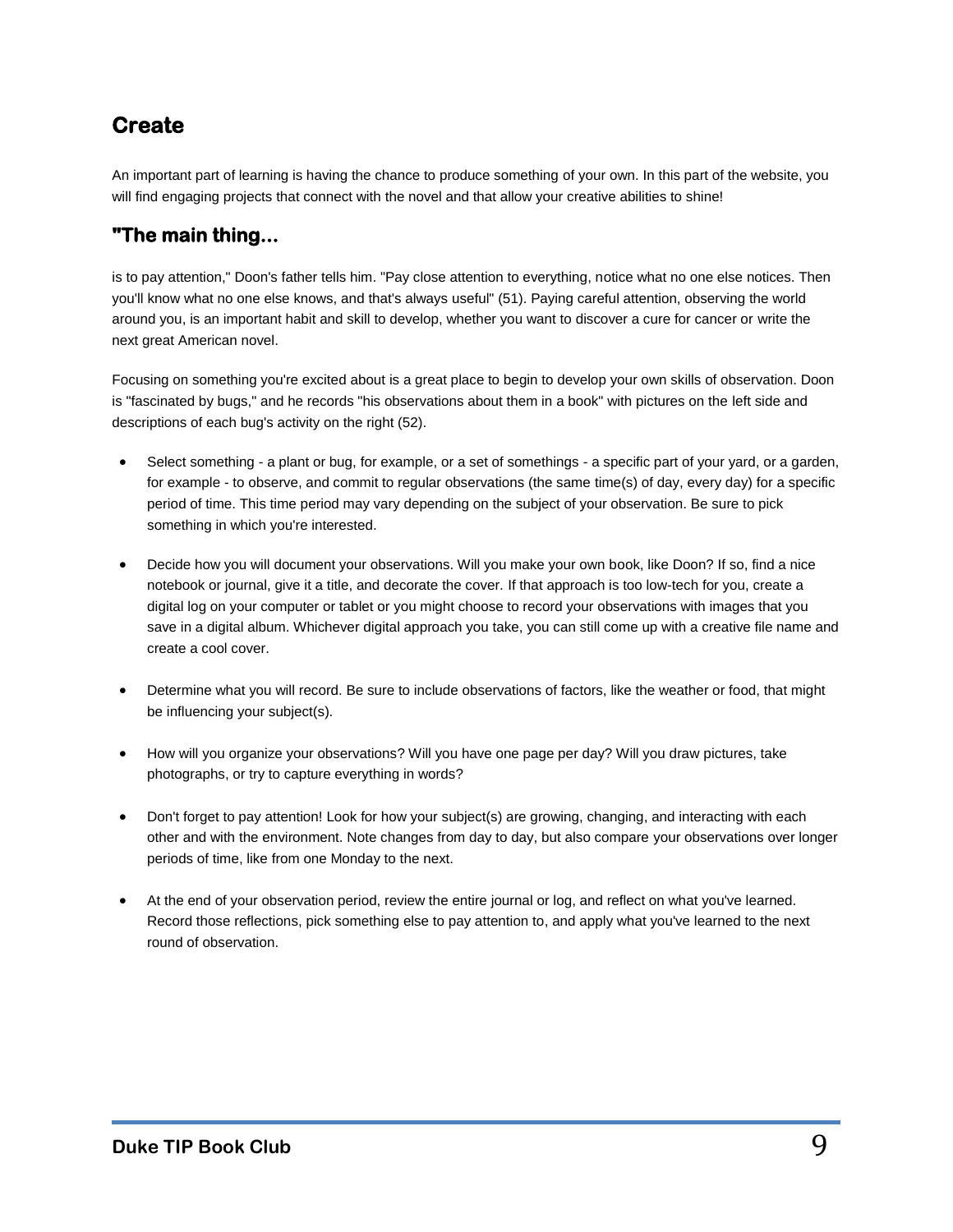## **How-To 101**

Have you ever had difficulty following instructions? Maybe you were trying to build a Lego Deathstar, or maybe you were baking a cake. Maybe you were trying to set up your avatar in a game, or perhaps you were building a treehouse. Or, most entertaining of all, perhaps you were watching a parent try to put something together - do dads ever read instructions?

If you have ever had difficulty following instructions, imagine if you had to bake a cake without knowing what an "egg" is! Try building a tree-house without knowing what this strange thing, "hammer" does. That's the situation Lina and Doon find themselves in when they finally reach the hidden storage room with boxes of mysterious things like "candles" and "matches."

### **Activity**

For this activity you're going to put yourself in the shoes of the Builders who were leaving the instructions.

- Think of a process that you know how to do and that involves multiple steps, but that someone you know maybe friends or parents - wouldn't know how to do. It will be a bonus if items needed to complete the process are unfamiliar to your friends or parents, - like the candles, matches, boats and paddles are to Lina and Doon in the novel.
- Create a set of detailed written instructions visual instructions would make it too easy to demonstrate the uses of the unfamiliar things! - to be followed to accomplish the task. Remember that you will need to explain not only the process itself, but also the purposes and functions of any required "tools."
- Give your instructions to your friends or parents and observe. Are they able to follow your instructions? Where do they have difficulty and why? Does working together as a team make it easier for them?
- For an extra challenge, tear up the instructions, and make sure some portions are missing when they are put back together. Then see how well your friends or parents can decipher and follow your instructions!

## **Everybody's a Critic**

We're all familiar with great books, from the Harry Potter series to *Harriet the Spy*, being the basis for movies, and *The City of Ember* is no exception. With your parents' permission, watch the movie version of *City of Ember* (available through Amazon, Blockbuster, Netflix or other services). After you've watched the movie, play movie critic and write a review of the film. As you're working on your review, here are a few tips to keep in mind.

- The purpose of a review is to help your audience determine whether they would enjoy the movie or not.
- Give an outline of the story, but be careful not to provide "spoilers" that will give away too much information to your audience.
- Provide your opinion of the movie, and support that opinion with references to specific scenes or elements like acting, lighting, music, sets, or costumes. This supporting information will help your audience determine if they would likely share your opinion or not.
- Identify the ways in which the movie differs significantly from the book, and provide your opinion as to whether those differences improve the book's story or make the story less interesting.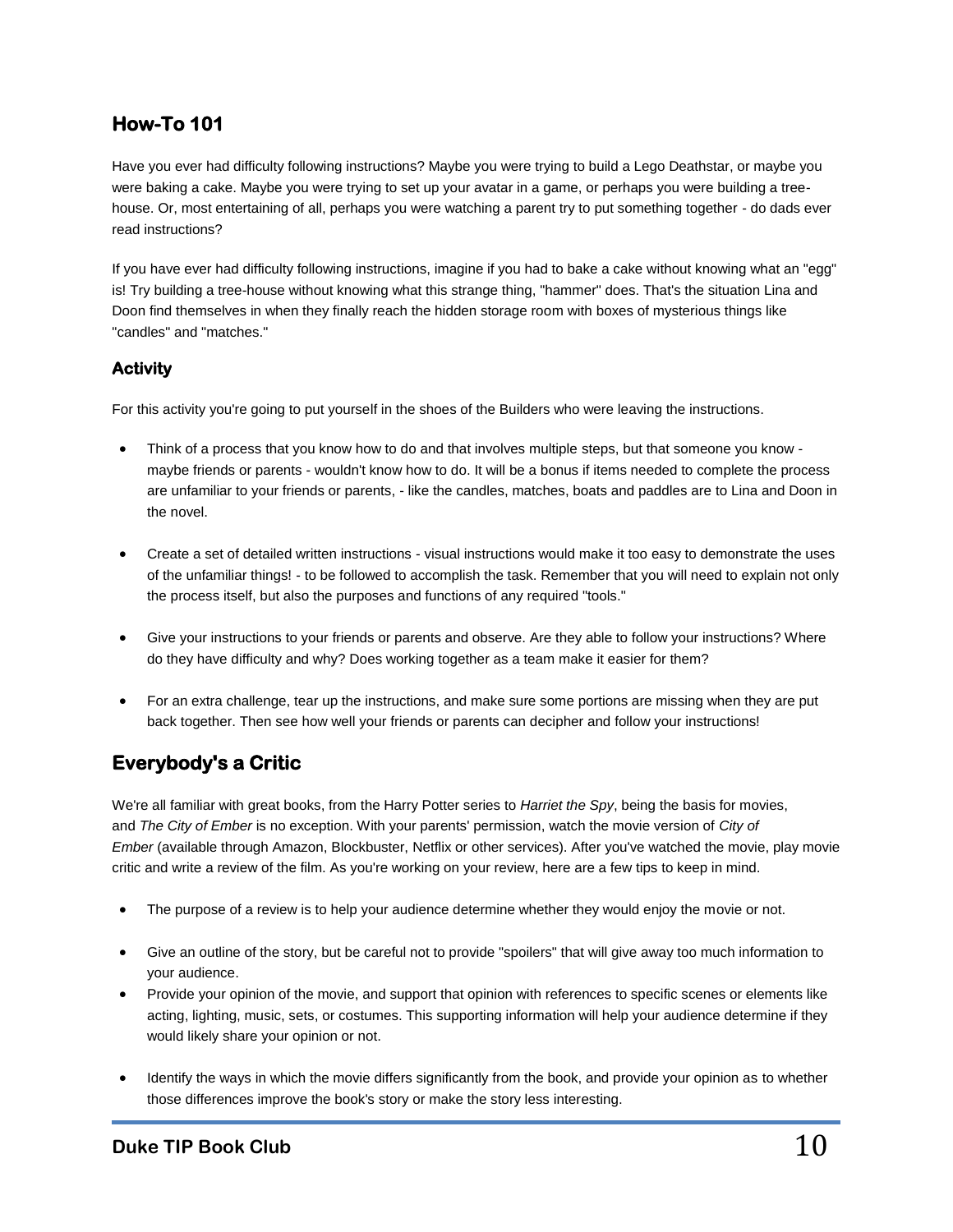- Read your review several times to make sure you have expressed your ideas clearly, supported them with effective examples, and used proper spelling and grammar.
- Look for a way to publish your review. Possibilities may be a class or school newsletter, a bulletin board in your school or public library (with permission, of course), or simply sharing it with friends who haven't yet seen the movie.

If you're interested in television and film yourself, use your written review as a script for an on-camera review. If you record a video review, look for ways to distribute it. Again, check with parents, teachers, or librarians about ways to use the review in school eNewsletters, daily student news broadcasts, or on the school's website. Who knows? This review might be the first installment in a regular series that could help other students and friends pick movies they will enjoy and avoid ones that they won't!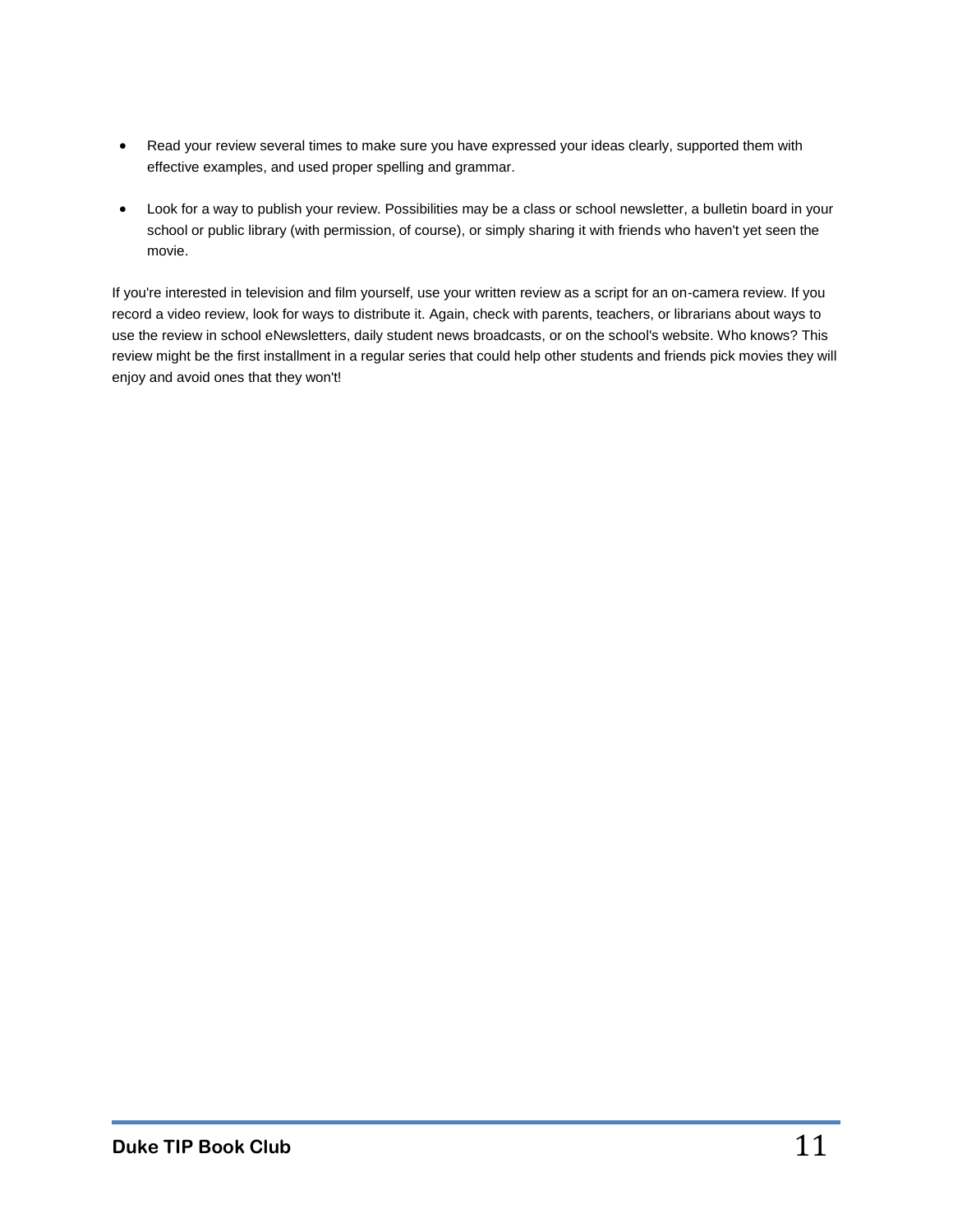## **Reflect & Connect Prompts**

In Duke TIP's online Book Club, the "Connect" prompts provide an opportunity for students to share their ideas about the book with other Duke TIP students. You may choose to record your responses to these questions in your Reading Journal, or you can use them to talk about the book with friends or classmates who have also read it.

## **Help Wanted?**

In our world, people looking for a job used to respond to "Help Wanted" signs and now review online job postings or online networks like Linkedin. In the city of Ember, no one has to look for a job because everyone is assigned one at age 12. When Lina and Doon receive their assignments, they have very different ideas about which jobs are important and which are useless. Lina thinks being a messenger is perfect because they connect "everyone to everyone else" and because she loves to run (16). Considering what you love to do and what you consider to be useful and important, what would your perfect job in the city of Ember be? Why? What about in your hometown?

## **Enough is Enough – Or Is It?**

In *The Book of the City of Ember*, Lina reads, "The citizens of Ember may not have luxuries, but the foresight of the Builders, who filled the storerooms at the beginning of time, has ensured that they will always have enough, and enough is all that a person of wisdom needs" (34). One wise person, Socrates, put it this way: "He who is not contented with what he has, would not be contented with what he would like to have." Do you agree with the Builders and with Socrates' quote? Why or why not? How do you know when "enough is enough"? What makes something a "luxury" and what makes it a "necessity"? How do you determine the difference between a want and a need? (See the Uncover section for more information on wants and needs.)

## **Responsibility or Reward?**

Doon's father frequently tells him, "You're a good boy and a smart boy. You'll do grand things someday, I know you will." Doon "...ache[s] to do something important, like finding the secret of electricity, and, as his father watche[s], be rewarded for his achievement" (50).

- Doon's father's quote suggests that there is a connection between having a strength, like intelligence, and both an ability and a responsibility, to do "grand things" with that strength. Do you agree?
- Share your favorite example of someone who did something "grand."
- Sometimes we do things because we feel like we have to we have a responsibility or duty to do them. Other times we do things because of what we will get - there is some kind of reward or recognition waiting for us at the end. Is responsibility or reward a more powerful motivator for you? Why?
- Doon says he wants to save the city, but he also wants to be recognized for his efforts in Harken Square. Based on the rest of the book, is responsibility or recognition a more powerful motivator for Doon?

## **When Life Gives You Lemons…**

After his first day of work, Doon's father tells him, "...it sounds unpleasant, I have to admit.... But the Pipeworks is your assignment, no way around it. What you get is what you get. What you *do* with what you get, though...that's more the point, wouldn't you say?" (51). Doon's father's advice sounds like some other famous statements you may have heard: "bloom where you are planted," or "When life gives you lemons, make lemonade."

- Are these statements good advice? Why or why not?
- How do they relate to some of the other ideas in the novel?
- Share some examples of characters in the novel who make the most of their "unpleasant" situations.
- Can you think of examples of characters who "get" something pretty good (in other words, they have a better situation than others), but who *do* some unpleasant things?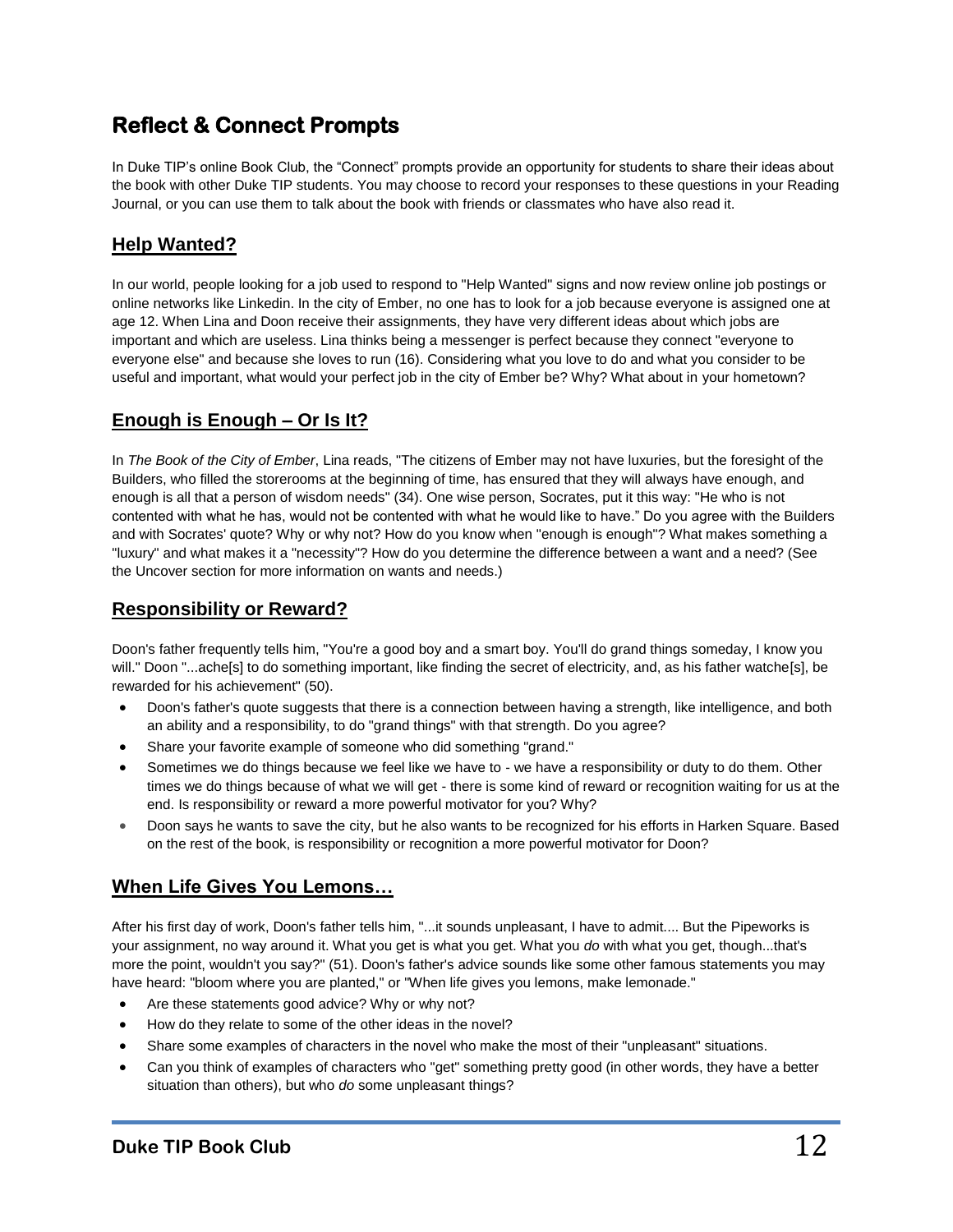Share a time when you have made "lemonade" out of a "sour" situation. What did you learn from the experience?

## **The Final Frontier?**

Lina tells Clary, "In my mind, I see another city.... It isn't like Ember; it's white and gleaming. The buildings are tall and sort of sparkle. Everything is bright, not just inside the buildings but all around them, too, even up in the sky. I know it's just my imagination, but it feels real. I think it *is* real." When Clary asks about this city's location, Lina says, "That's what I don't know. Or how to get to it. I keep thinking there's a door somewhere, maybe out in the Unknown Regions a door that leads out of Ember, and then behind the door a road" (68-9).

Like [Christopher](http://www.socialstudiesforkids.com/subjects/columbus.htm) Columbus, [Sacagawea,](http://www.kidsdiscover.com/sacagawea-for-kids) and [Yuri Gagarin,](http://starchild.gsfc.nasa.gov/docs/StarChild/whos_who_level2/gagarin.html) Lina possesses the impulse to explore, the powerful belief that there is more than meets the eye, that there is something else "out there."

- Why do you think the impulse to explore the unknown is so powerful for some people? What is it that we're looking for?
- What other characteristics does an explorer need? Does Lina have those characteristics?
- What are the benefits of exploration? What are the dangers?
- How does this impulse for exploration relate to Doon's father's advice to "do with what you get"?

### **Turning on the Light**

For Lina, "[t]aking hold of a pencil [is] like opening a tap inside her mind through which her imagination flow[s]" (135). What is your "pencil"? What is it that opens the tap or turns on the light of *your* imagination? For Lina, the results are pictures. What is it that *you* create?

## **Finders, Keepers?**

When Lina realizes that Lizzie has been getting pineapple, fruit cocktail, peaches, applesauce, and other longforgotten treats from Looper, Lina asks, "But Lizzie, why should *you* get all that? Why you and not other people?" Lizzie's response? "Because we found it. Because we can get at it." When Lina says it's not fair, Lizzie offers her some of the goods too, but that's not Lina's problem. Lina thinks it's unfair "that just two people [are] getting things that everyone...want[s]. She [can't] think how it should...be done. You [can't] divide a can of applesauce evenly among all the people in the city. Still, something [is] wrong with grabbing the good things just because you *[can]*" (153).

- Do you agree with Lina? Is what Lizzie and Looper are doing unfair? Or should "finders, keepers" apply? Why or why not?
- When things are scarce, who should decide who gets them? How should that decision be made?
- If you were in charge of the storerooms in Ember, how would you decide how to distribute these items?

## **Ending or Beginning?**

### **SPOILER ALERT**

These questions, and the responses to them, will be focused on the end of the novel, so if you haven't finished reading yet, turn back now!

The ending of the novel reveals a great deal of new information that changes how we understand what has come before and that sets up the next book in the series, *The People of Sparks*.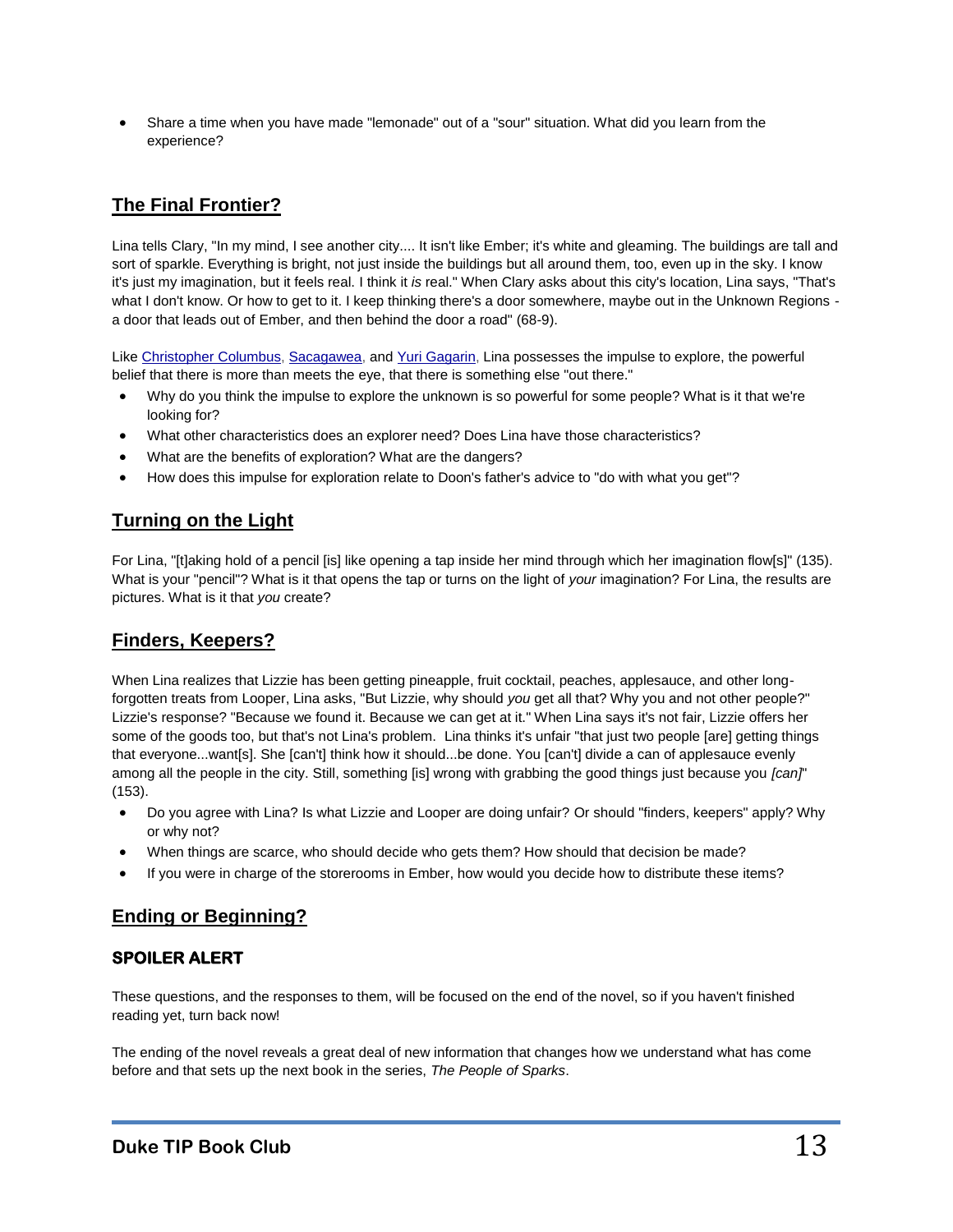- Were you surprised by the ending? If not, what clues can you point to that led you to expect an ending like this?
- Did the ending satisfy you as a reader, or did the fact that it opens the door to the next book, while leaving so many questions from this book unanswered, leave you frustrated?
- After reading *The City of Ember*, do you want to read *The People of Sparks*? Why or why not?

## **Keep Reading**

### **A few thoughts on books and reading...**

"When I have a little money, I buy books; and if I have any left, I buy food and clothes."*—*Erasmus

"I cannot live without books."*—*Thomas Jefferson

"Outside of a dog, a book is man's best friend. Inside of a dog it's too dark to read."*—*Groucho Marx

#### **What's next?**

We hope that you enjoyed reading *The City of Ember,* by Jeanne DuPrau. Check your email for information about

our next book club selection. In the meantime, if you are looking for a new best friend—and aren't inside a dog—here are some books you might enjoy, including the next books in the Ember series. Don't forget to use the tips from Writing While You Read (see page 15) to deepen your enjoyment and understanding of these books too.

- *The People of Sparks*, by Jeanne DuPrau
- *The Prophet of Yonwood*, by Jeanne DuPrau
- *The Diamond of Darkhold*, by Jeanne DuPrau
- *The Mysterious Benedict Society*, by Trenton Lee Stewart
- *Chasing Vermeer*, by Blue Balliett
- *The Lightning Thief*, by Rick Riordan
- *Fever 1793*, by Laurie Halse Anderson
- *Treasure Island*, by Robert Louis Stevenson
- *The Invention of Hugo Cabret*, by Brian Selznick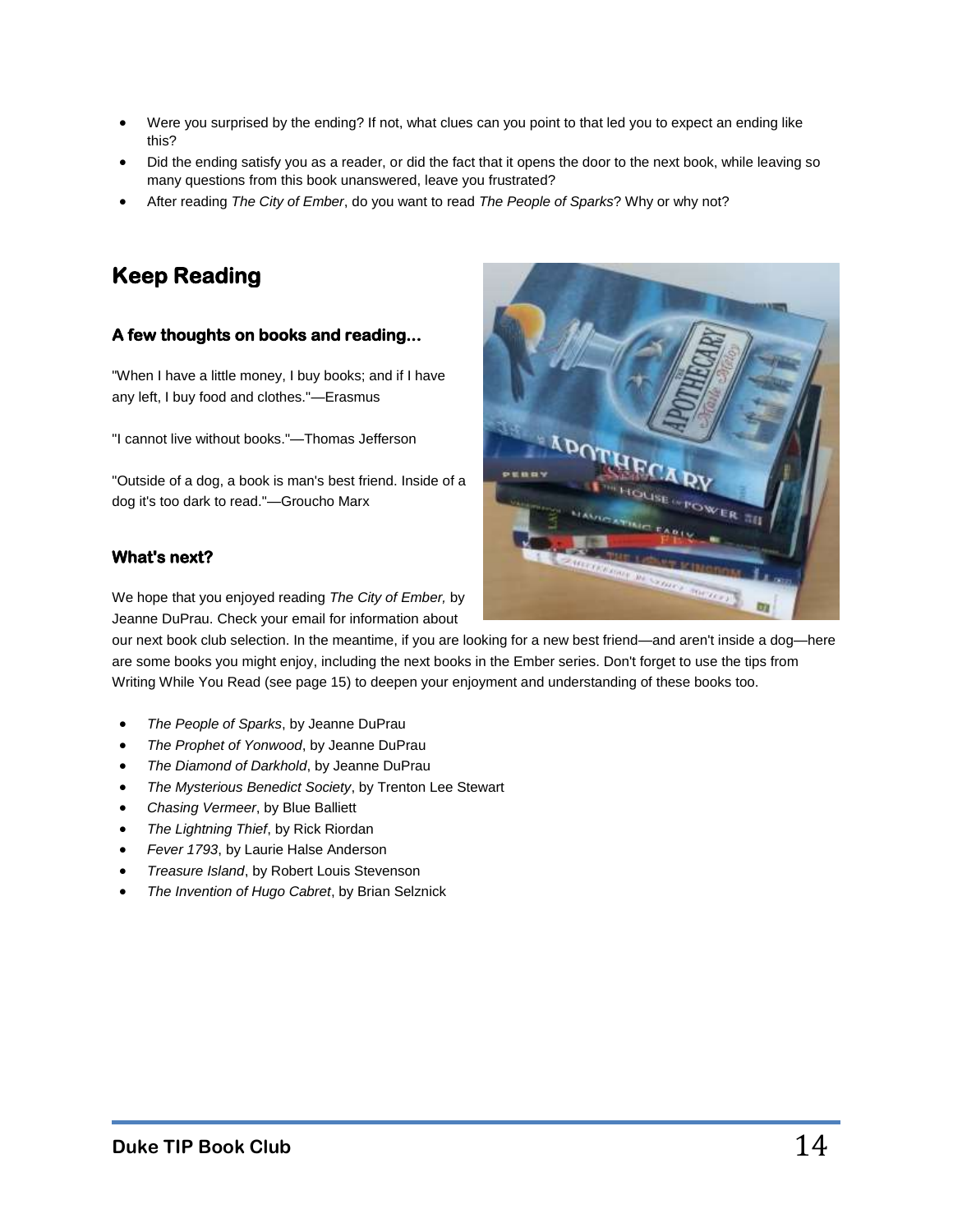

Have you ever read every word on a page, and turned every page, but when you finished reading, you couldn't remember anything that you had read? If so, you're not alone! Reading can be relaxing, but sometimes we make the mistake of thinking that reading is passive, when it should be active. This doesn't mean you need to run while reading - that might not be a good idea. Writing as you read, however, makes reading active. This process involves some effort, but the payoff for that effort is a deeper understanding and greater enjoyment of the books that you read.

Two strategies for being an active reader are keeping a reading journal and annotating your books.

## How do I keep a reading journal?

Below are some suggestions of things that you might write in your reading journal. Experiment with them. You may find that one strategy works really well for you, while others don't work at all. There's really not a right or wrong way to keep a reading journal, as long as you use it as a place to explore your thoughts, reactions, and questions as you read.

#### What Do I Write?

- Write a brief summary, in your own words, at the end of each chapter or section. Include the main ideas or concepts of the chapter, major events in the plot, and any new information that you learn in the chapter.
- Do you meet a new character? If so, what is the character like? How do you know? What are the reasons behind what that character says and does? How is the character like other characters in the book? How is the character different? Does this new character remind you of characters you've read about in other books?



- Does the setting change? If so, how does the new setting compare and contrast with the previous one? Why does the setting change?
- Create your own title for the chapter. If the book includes chapter titles, you might write about why the author has chosen that particular title for the chapter. How does it relate to the main ideas or concepts, major events, and character action in the chapter?
- Respond to the chapter. What is the most interesting thing in the chapter? What did you learn that you didn't know before? Do you agree or disagree with the choices the author is making about plot and character? Why or why not? What do you think is going to happen next? How can you connect what is happening in the book to other things you've read? To other things you know? To your own experience?
- Identify words that you don't know. Some of these words may just be new to you; others may be jargon, terminology that is used in a particular field or academic discipline. Look these words up in a dictionary, write down their definitions in your notebook, and be sure you understand their meanings and how the author is using them. Often these words are some of the most important in the reading.
- Make note of passages where you are confused and/or have questions, and be sure to include a page number. Once you finish the chapter, you can return to the passages. Perhaps further reading clarified the confusion. If not, you know exactly which points in the text to further research or to ask questions about.
- Write down striking or unusual use of language. Often writers use particular words, expressions, or sentences in ways that we wouldn't have thought to use them, and the effect can really jump off the page at us. If you come across a passage that seems really cool to you, write it down in your reading journal.